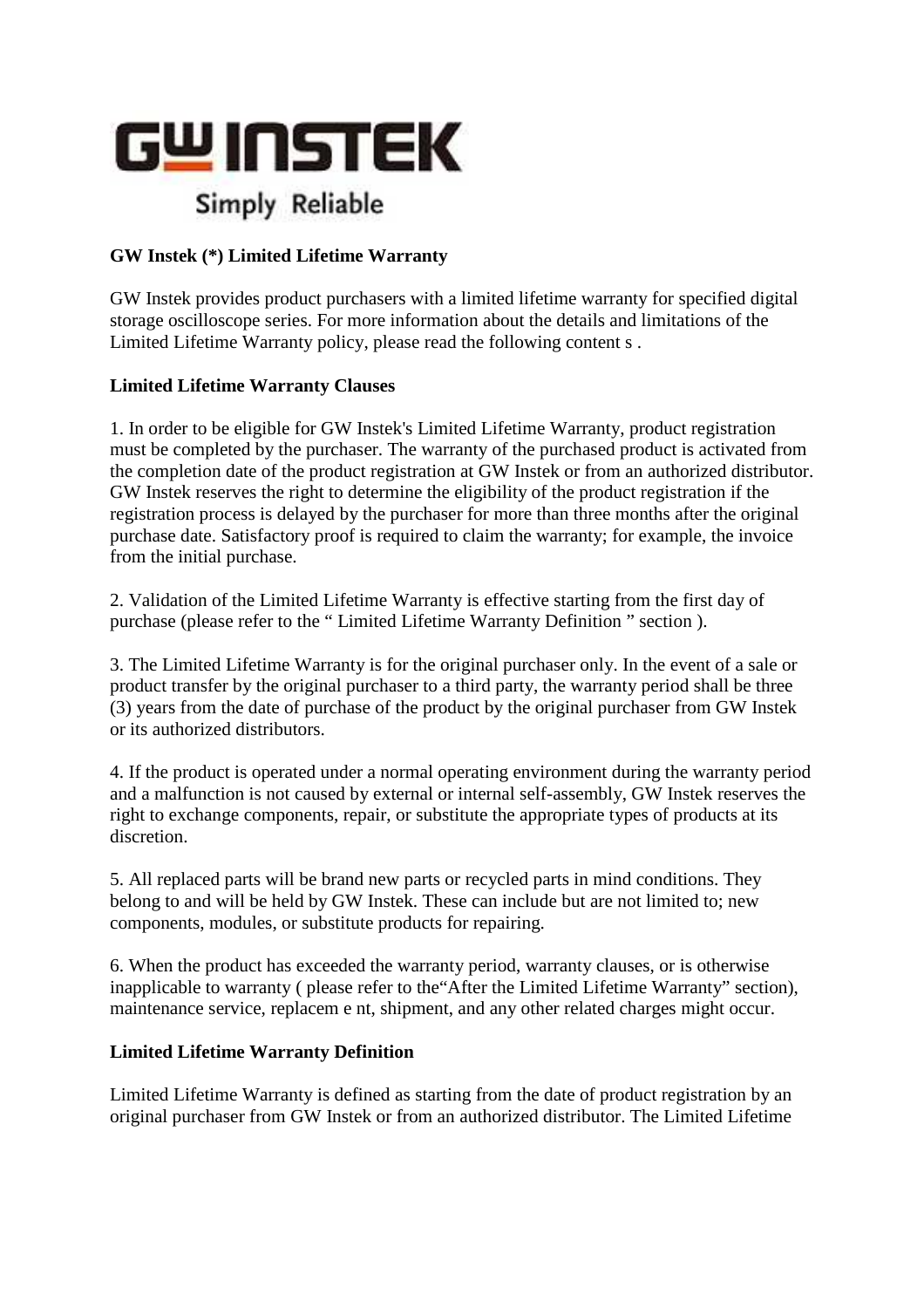Warranty is terminated at the period ending five (5) years after GW Instek discontinues manufacturing the warranted products. Discontinuance of the manufactured product will be properly announced by GW Instek.

### **The Ambit of Limited Lifetime Warranty**

Only the following GW Instek product models are qualified to be covered by the Limited Lifetime Warranty; GDS-1000, GDS-1000A, GDS-2000, GDS-1000-U, GDS-1000A-U series digital storage oscilloscopes which are registered and meet the requirements described in this document, especially the "Limited Lifetime Warranty Definition" section . GW Instek provides the Limited Lifetime Warranty to original purchasers only .

### **Other Exception Clauses**

GW Instek guarantees its products against defects in materials and workmanship under limited conditions. However, under the following exceptions, GW Instek has no liability to provide warranty services for the repair or maintenance without charge.

1. Deficiency resulting from shipping.

2. Damages caused by accidental events, damages due to the human force or self-assembly, damages caused by negligence of maintenance or modification behaviors without authorized technical support.

3. Damages resulting from any natural disaster.

4. The appearance of a product due to dust, dirt and age, normal wear of mechanical components and accessories outside of the product itself; not limited to but including electrical wires and testing probes.

5. The LCD is covered by the limited warranty for one year ; for the battery, three months .

6. Products or its components exceeding the Limited Lifetime Warranty or normal warranty period.

### **Requirements for the Feasance of the Limited Lifetime Warranty**

In order to be feasible to obtain repair or maintenance service under the Limited Lifetime Warranty, the product must meet the requirements described in this document, and most importantly the original distributor (representative) becomes the service center. The details are as follows.

# **During t he Limited Lifetime Warranty Period**

1. Purchasers are responsible to pack the repair product in good condition and ship it to the original distributor /representative . Shipping charges must be paid by the sender.

2. If repair services are requested to the original distributor /representative , then the original distributor /representative will pay for the return shipping charge back to supported locations. However, if shipping is requested to specific locations other than supported locations, the